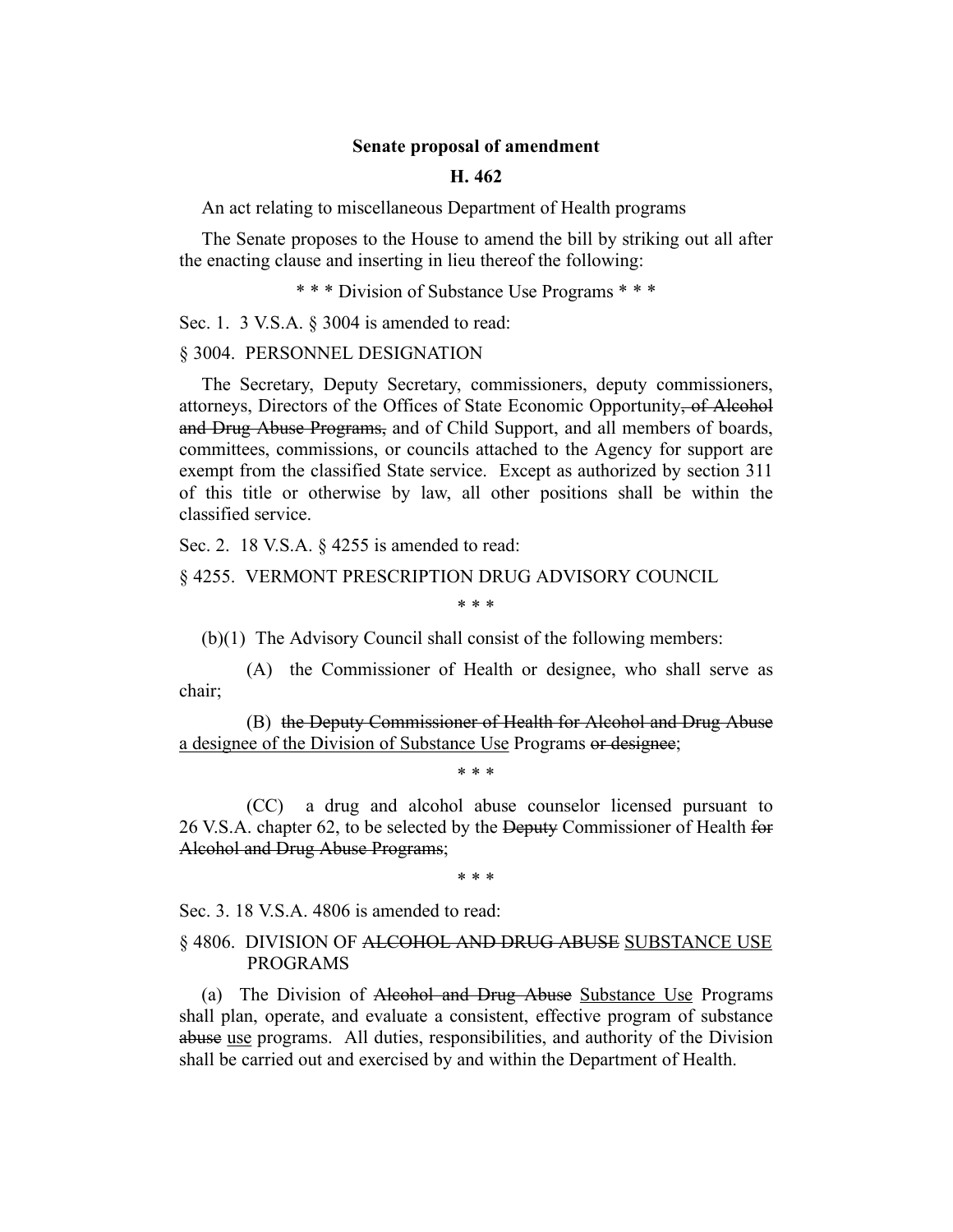(c) Under the direction of the Commissioner of Health, the Deputy Commissioner of Alcohol and Drug Abuse Programs the Division shall review and approve all alcohol and drug programs developed or administered by any State agency or department, except for alcohol and drug education programs developed by the Agency of Education in conjunction with the Alcohol and Drug Abuse Council pursuant to 16 V.S.A. § 909.

\* \* \*

Sec. 4. 18 V.S.A. § 7253 is amended to read:

#### § 7253. CLINICAL RESOURCE MANAGEMENT AND OVERSIGHT

The Commissioner of Mental Health, in consultation with health care providers as defined in section 9432 of this title, including designated hospitals, designated agencies, individuals with mental conditions or psychiatric disabilities, and other stakeholders, shall design and implement a clinical resource management system that ensures the highest quality of care and facilitates long-term, sustained recovery for individuals in the custody of the Commissioner.

\* \* \*

(2) For the purpose of maintaining the integrity and effectiveness of the clinical resource management system, the Department of Mental Health shall:

\* \* \*

(B) coordinate care across the mental and physical health care systems as well as ensure coordination within the Agency of Human Services, particularly the Department of Corrections, the Department of Health's Alcohol and Drug Abuse Division of Substance Use Programs, and the Department of Disabilities, Aging, and Independent Living;

\* \* \*

Sec. 5. 23 V.S.A. § 1216 is amended to read:

§ 1216. PERSONS UNDER 21 YEARS OF AGE; ALCOHOL CONCENTRATION OF 0.02 OR MORE

\* \* \*

(g) The Alcohol and Driving Program required under this section shall be administered by the Office of Alcohol and Drug Abuse Department of Health's Division of Substance Use Programs and shall take into consideration any particular treatment needs of operators under the age of 21 years of age.

\* \* \*

Sec. 6. 23 V.S.A. § 3207f is amended to read: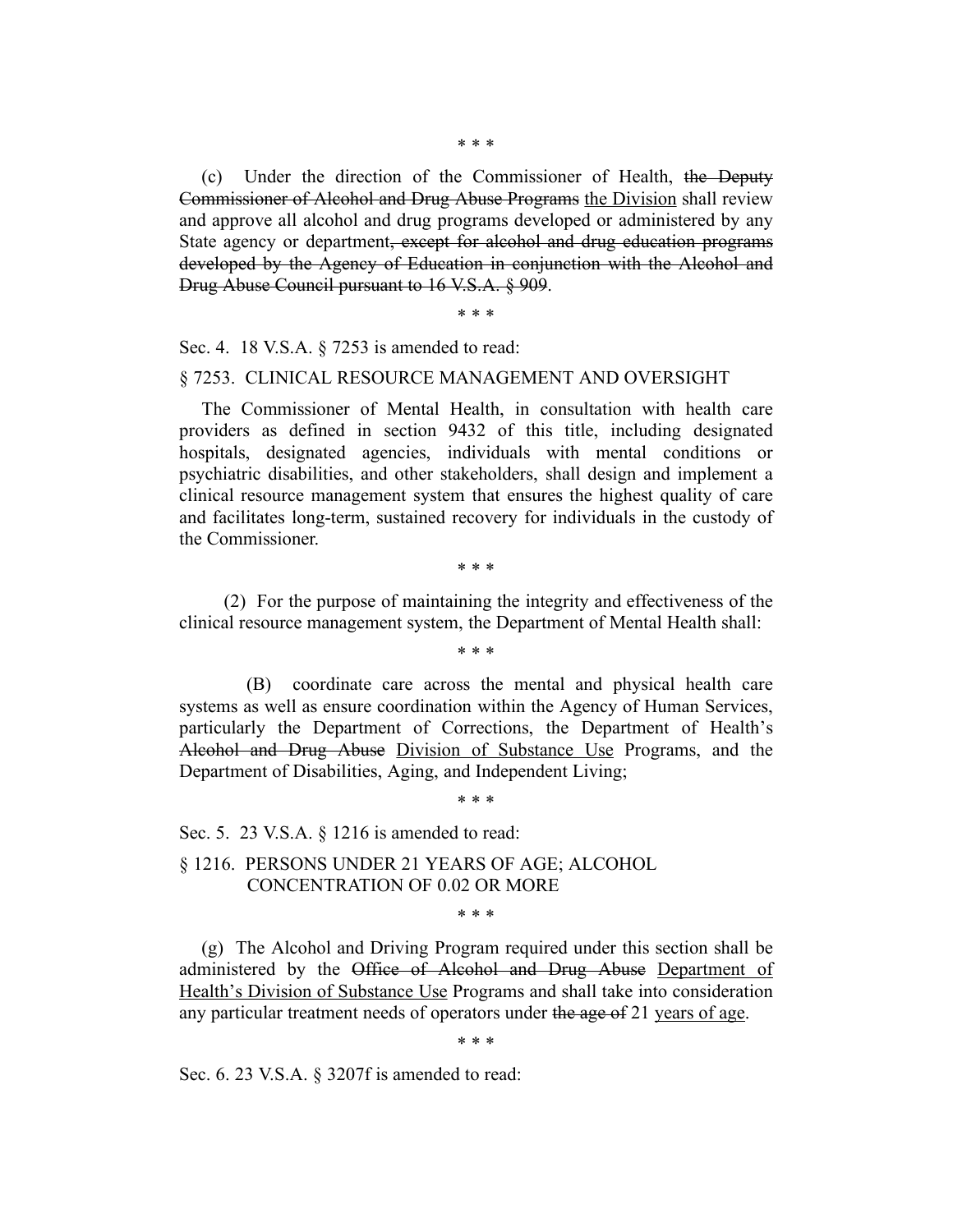# § 3207f. PERSONS UNDER 21 YEARS OF AGE; ALCOHOL CONCENTRATION OF 0.02 OR MORE

#### \* \* \*

(f) The alcohol program required under this section shall be administered by the Office of Alcohol and Drug Abuse Department of Health's Division of Substance Use Programs and shall take into consideration any particular treatment needs of operators under the age of 21 years of age.

\* \* \*

Sec. 7. 23 V.S.A. § 3323a is amended to read:

## § 3323a. PERSONS UNDER 21 YEARS OF AGE; ALCOHOL CONCENTRATION OF 0.02 OR MORE

\* \* \*

(f) The alcohol program required under this section shall be administered by the Office of Alcohol and Drug Abuse Department of Health's Division of Substance Use Programs and shall take into consideration any particular treatment needs of operators under the age of 21 years of age.

\* \* \*

Sec. 8. 33 V.S.A. § 5272 is amended to read:

§ 5272. JUVENILE JUSTICE UNIT; JUVENILE JUSTICE DIRECTOR

\* \* \*

(c) The Juvenile Justice Director shall ensure that the following occur:

\* \* \*

(3) cooperation among appropriate departments, including the Department; the Agency of Education; the Departments of Corrections, of Labor, of Mental Health, of Public Safety, and of Disabilities, Aging, and Independent Living; and the Department of Health's Division of Alcohol and Drug Abuse Substance Use Programs;

\* \* \*

\* \* \* Expansion of Drug Disposal Kiosks \* \* \*

Sec. 9. 18 V.S.A. § 4224 is amended to read:

§ 4224. UNUSED PRESCRIPTION DRUG DISPOSAL PROGRAM

(a) The Department of Health shall establish and maintain the Statewide Unused Prescription Drug Disposal Program to provide for the safe disposal of Vermont residents' unused and unwanted prescription drugs. The Program may include establishing secure collection and disposal sites and providing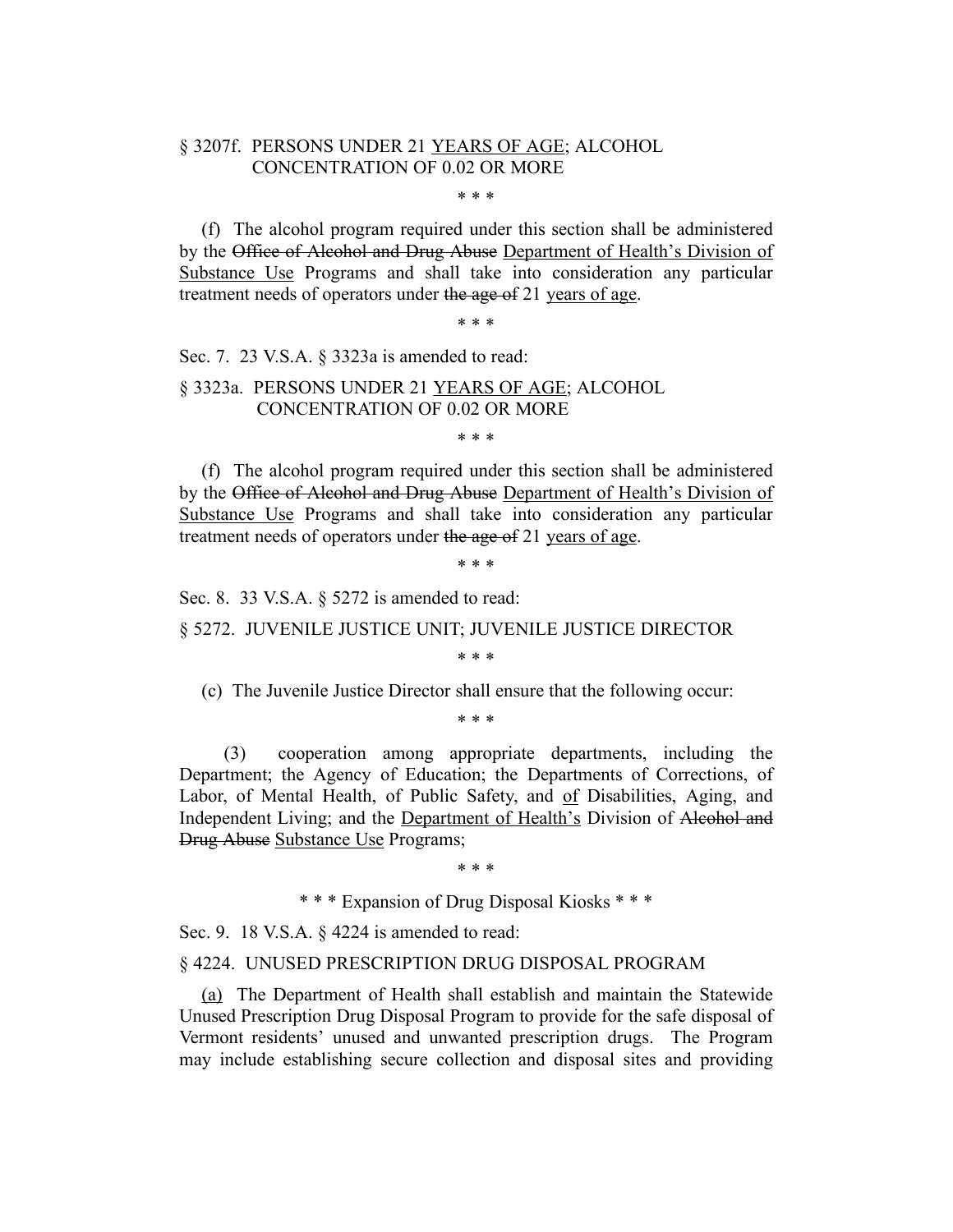medication envelopes for sending unused prescription drugs to an authorized collection facility for destruction.

(b) Pharmacies that operate 10 or more establishments in the United States, while concurrently conducting business in Vermont, shall enroll in a drug disposal kiosk program on or before July 1, 2023. If the physical dimensions of a pharmacy make an onsite collection receptacle impossible under State and federal law, a pharmacy shall provide a mail-back option for consumers.

\* \* \* Child Fatality Review Team \* \* \*

Sec. 10. 18 V.S.A. § 1561 is amended to read:

§ 1561. CHILD FATALITY REVIEW TEAM

\* \* \*

 $(g)(1)$  Confidentiality.

(1)(A) The records produced or acquired by the Team are exempt from public inspection and copying under the Public Records Act and shall be kept confidential. The records of the Team are not subject to subpoena, discovery, or introduction into evidence in a civil or criminal action. Nothing in this section shall be construed to limit or restrict the right to discover or use in any civil or criminal proceedings information or records that are available from another source and entirely outside the Team's review. The Team shall not use the information or records generated during the course of its review for purposes other than those described in this section.

(B) The Department may share deidentified data produced or acquired by the Team with other states that have child fatality review panels, provided access under such agreements is consistent with the privacy, security, and disclosure protections in this chapter.

\* \* \*

\* \* \* Autopsy Reports \* \* \*

Sec. 11. 18 V.S.A. § 5205 is amended to read:

§ 5205. DEATH CERTIFICATE WHEN NO ATTENDING PHYSICIAN AND IN OTHER CIRCUMSTANCES; AUTOPSY

\* \* \*

(f) The State's Attorney or Chief Medical Examiner, if either deem it necessary and in the interest of public health, welfare, and safety, or in furtherance of the administration of the law, may order an autopsy to be performed by the Chief Medical Examiner or under his or her the Chief Medical Examiner's direction. Upon completion of the autopsy, the Chief Medical Examiner shall submit a report to such State's Attorney and the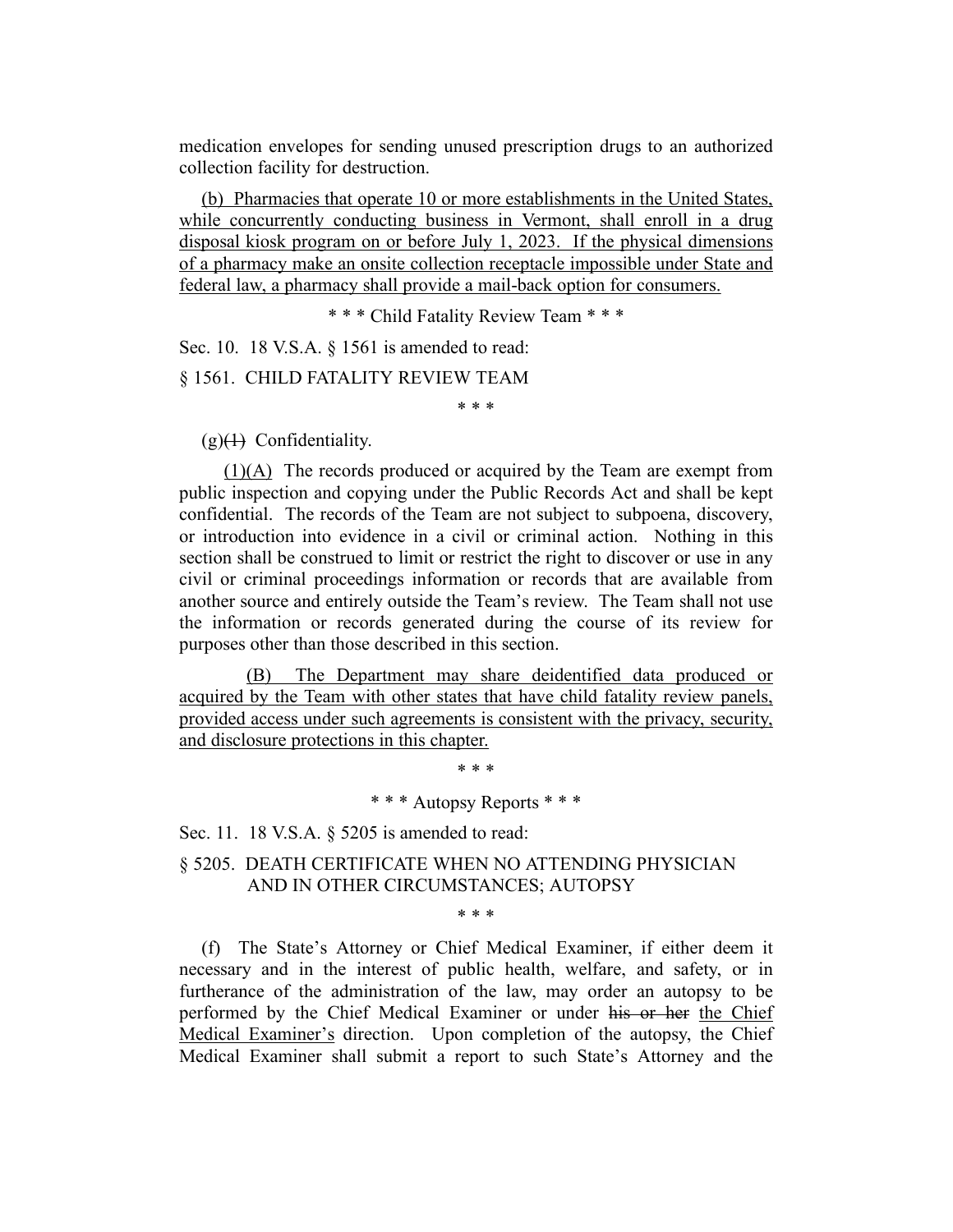Attorney General and shall submit a report of death to the State Registrar. Upon the written request of a federal prosecutor or a prosecutor in another state, the Chief Medical Examiner shall submit a report of a death to the requesting office.

\* \* \*

\* \* \* Regulation of Health Care Professions \* \* \*

Sec. 12. 26 V.S.A. § 3108 is amended to read:

§ 3108. PRELIMINARY ASSESSMENT OF SCOPE OF PRACTICE

\* \* \*

(d) Impacted persons; statements and replies.

\* \* \*

(e) Consultation with Commissioner and boards.

(1) If an assessment under this section addresses activities that would constitute the "practice of medicine" as defined in subdivision 1311(1) of this title, the Office shall give written notice to the Commissioner of Health and any professional regulatory board or boards having jurisdiction over some or all of the regulated acts. The Office shall include with such notice a copy of the supporting information received from the requestor pursuant to subsection (b) of this section. Notice shall be given within 14 days after receipt of the requestor's supporting information.

(2) The Office shall consult the Commissioner and relevant board or boards with respect to the requestor's assertions under subsection (b) of this section. After consulting with the Office, and on or before November 15 of the year preceding the next regular session of the General Assembly, the Commissioner or relevant board or boards may file with the Office any written commentary they wish the Office to consider. Submitted commentary shall be appended to the Office's final report or assessment filed with the General Assembly.

\* \* \* Working Group on Services for Individuals with Eating Disorders \* \* \*

# Sec. 13. WORKING GROUP ON SERVICES FOR INDIVIDUALS WITH EATING DISORDERS; REPORT

(a) Creation. There is created the Working Group on Services for Individuals with Eating Disorders to assess those services available to individuals with an eating disorder in Vermont and make recommendations to the General Assembly as to how access for services might be improved.

(b) Membership. The Working Group shall be composed of the following members: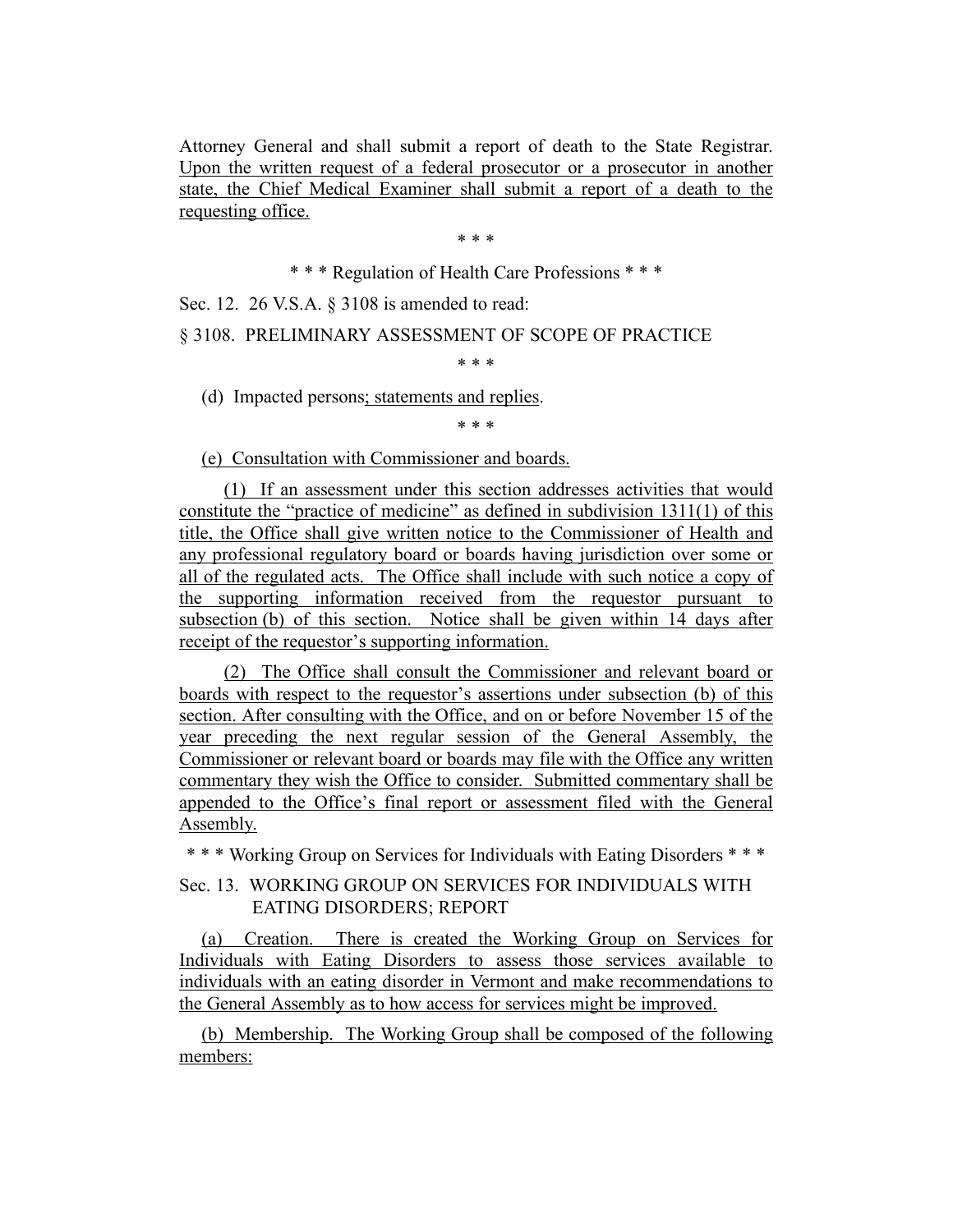(1) the Commissioner of Mental Health or designee, who shall serve as Chair;

(2) the Commissioner of Health or designee;

(3) a representative, appointed by Vermont Care Partners;

(4) a representative, appointed by the Vermont State School Nurses Association;

(5) a representative of Vermont colleges and universities, appointed by the Vermont Higher Education Council;

(6) a physician with relevant expertise, appointed by the Vermont Medical Society; and

(7) a representative, appointed by the Vermont chapter of the American Nutrition Association.

(c) Powers and duties.

(1) The Working Group shall:

(A) conduct an inventory of existing services in Vermont for individuals with eating disorders; and

(B) provide recommendations for expanding and improving existing services for individuals with eating disorders.

(2) In completing its duties pursuant to this section, the Working Group shall consult with individuals with lived experience with eating disorders, parents of individuals with eating disorders, medical or public health professionals with expertise in treatment and research related to eating disorders, and other relevant stakeholders.

(d) Assistance. The Working Group shall have the administrative, technical, and legal assistance of the Department of Mental Health.

(e) Report. On or before February 1, 2023, the Working Group shall submit a written report to the House Committees on Health Care and on Human Services and to the Senate Committee on Health and Welfare with its findings and any recommendations for legislative action.

(f) Meetings.

(1) The Chair shall call the first meeting of the Working Group to occur on or before September 1, 2022.

(2) A majority of the membership shall constitute a quorum.

(3) The Working Group shall cease to exist on February 1, 2023.

\* \* \* Effective Date \* \* \*